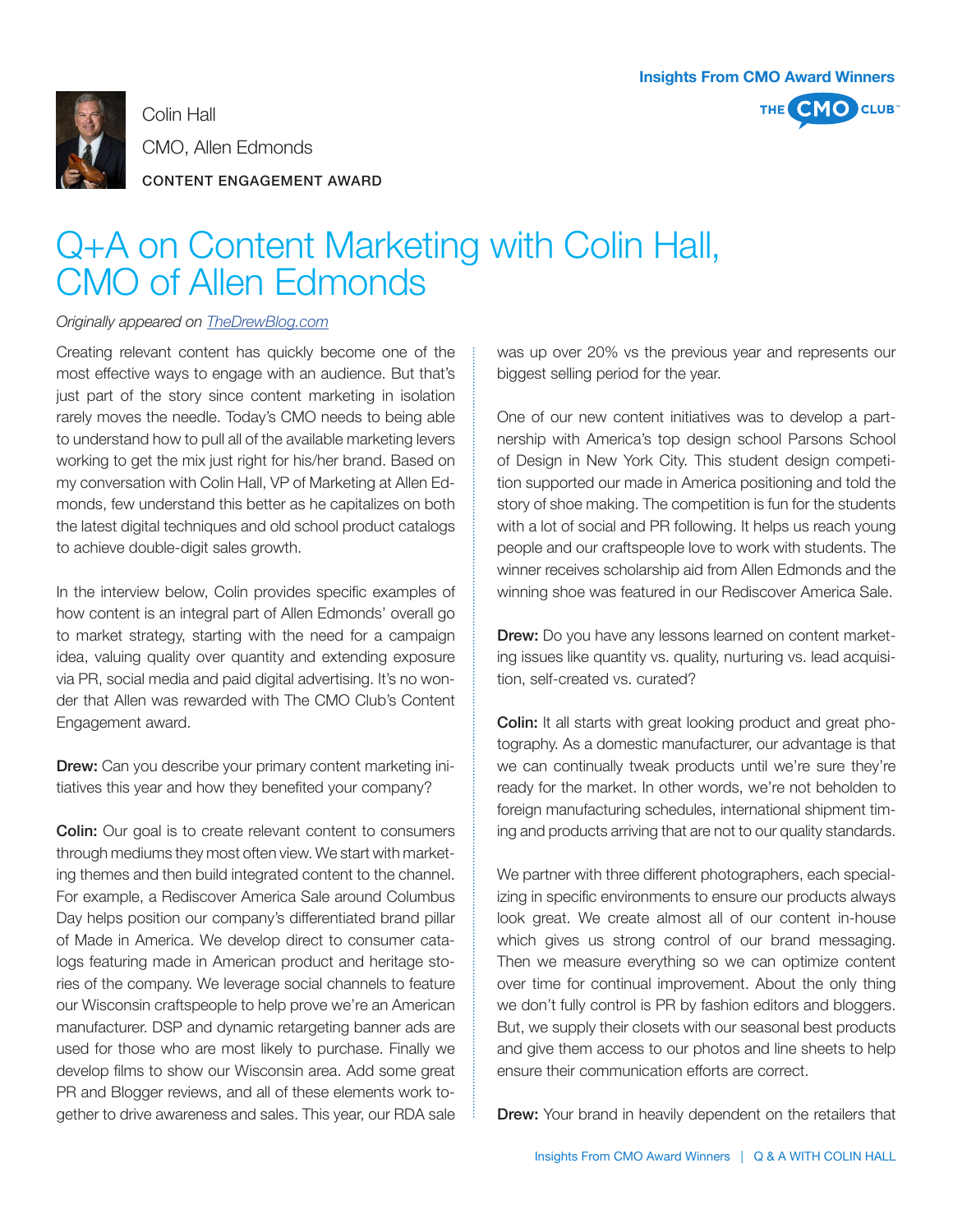

sell your product. How does this impact your marketing priorities? Do you focus on sell-in or sell-through?

**Colin:** We focus on both but place more emphasis on sellthrough. Sell through means our wholesale customers are succeeding and our product is turning. Sell through success leads to more confidence in our brand and ultimately stronger sell-in. We support our wholesale accounts with various co-op materials including digital photos, in-store signage, catalogs, videos, in-store appearances by reps, trunk shows and Recrafting services just to name a few.

**Drew:** What marketing initiatives worked for you in 2014? Did you try anything new?

Colin: We initiated two new marketing efforts; an old school approach using big data and a new school approach.

- Our old school approach was to ramp up our paper catalogs leveraging co-operative big data for prospecting. We match back to our database and these efforts are driving sales of existing customers and new customer acquisition.
- Our new school efforts include Display Network advertising targeting new customers. We have enjoyed huge increases in sales through digital media including retargeting, affiliate, email and other channels but DSP allows us to serve ads to those who look like our primary customers but have never been to our site. We're seeing a \$5 revenue return for every \$1 we spend on DSP customer acquisition.

Drew: What's on your radar to try in 2015?

**Colin:** From a media standpoint, we're working on stronger segmentation of our customers which will lead to more strategic contact plans. It sounds basic but with all the various ways to reach customers it can be quite daunting. As the CMO, I straddle the desires of my retail and Ecommerce teams to reach customers more frequently versus the brand's needs of maintaining a premium image. Hitting customers over the head with more messages in more channels is a very slippery slope towards brand annoyance.

**Drew:** Marketing budgets are getting increasingly complex as new options and tools become available. How as CMO are you staying on top of budget allocation and optimization?

Colin: This is one of the biggest questions year in and year out. Our approach is to build on what is proven, optimize what we know should work and always test new efforts in small ways. If I had to put an allocation on it, I would say we allocate 70% on proven media, 20% on optimizing and 10% on testing new ideas. As a private equity owned company driving by EBITDA, we never bet the farm on anything unproven. We stair step our way through testing, optimizing and then investing in media.

**Drew:** Have you made in major changes to your budget allocation in the last year and if so, can you share what lead to those changes and how these changes have impacted results?

Colin: We're shifting more traditional media dollars to cataloging. We can measure the ROI of our catalog efforts with margin contribution per customer being the KPI.

**Drew:** What specific measures have you taken in the past year to build credibility with your CEO and board?

Colin: We have new owners and a new board as of last Thanksgiving when the company transitioned from one PE firm to another. Like any new owner, they have a lot of questions and their own ideas. Rather than bog down a board meeting with very detailed marketing questions, I began "Marketing Milestone" meetings separate of the board meetings. These are generally scheduled every other month and tied to our database refresh calendar. Board members are invited to attend (which they all do) along with internal leadership and younger PE employees who gain great business insight and experience from the meetings. We spend about 2 ½ hours going into details of learning from prior efforts, op-